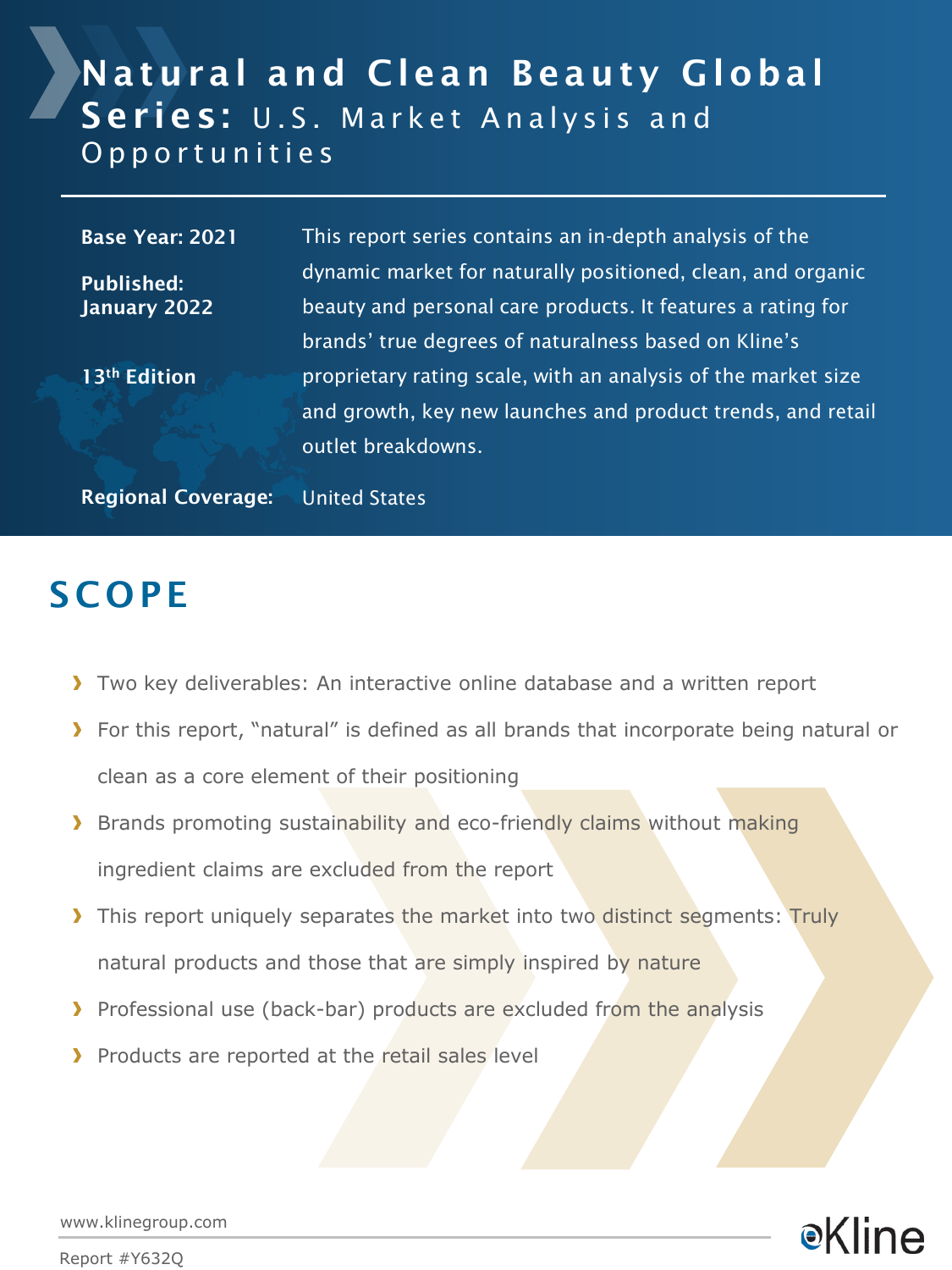

# TABLE OF CONTENTS

#### Introduction

- Scope
- Sources and methods

#### Market Overview

- Market size and growth
- Market drivers and trends
- Sales by product class and product category (Listed in Table 1)
- Natural ingredient rating analysis
- Competitive landscape
- Key and emerging brand snapshots
- Retail landscape
- Marketing initiatives
- Notable sustainability activity
- Outlook to 2026

#### **TABLE 1. PRODUCT CATEGORIES COVERED**

Deodorants and antiperspirants

Facial skin care

Fragrances

Hair care products

Hand and body lotions

Lip balms, jellies, and treatments

Makeup

Oral care products

Personal cleansing products

All other skin care-a

Shaving products

a- Includes sun care, baby skin care products, and skin care for men

www.klinegroup.com

Report #Y632Q

#### Contents of Database

Interactive database broken down by company, brand, product class, category, natural rating, and certified organic certification